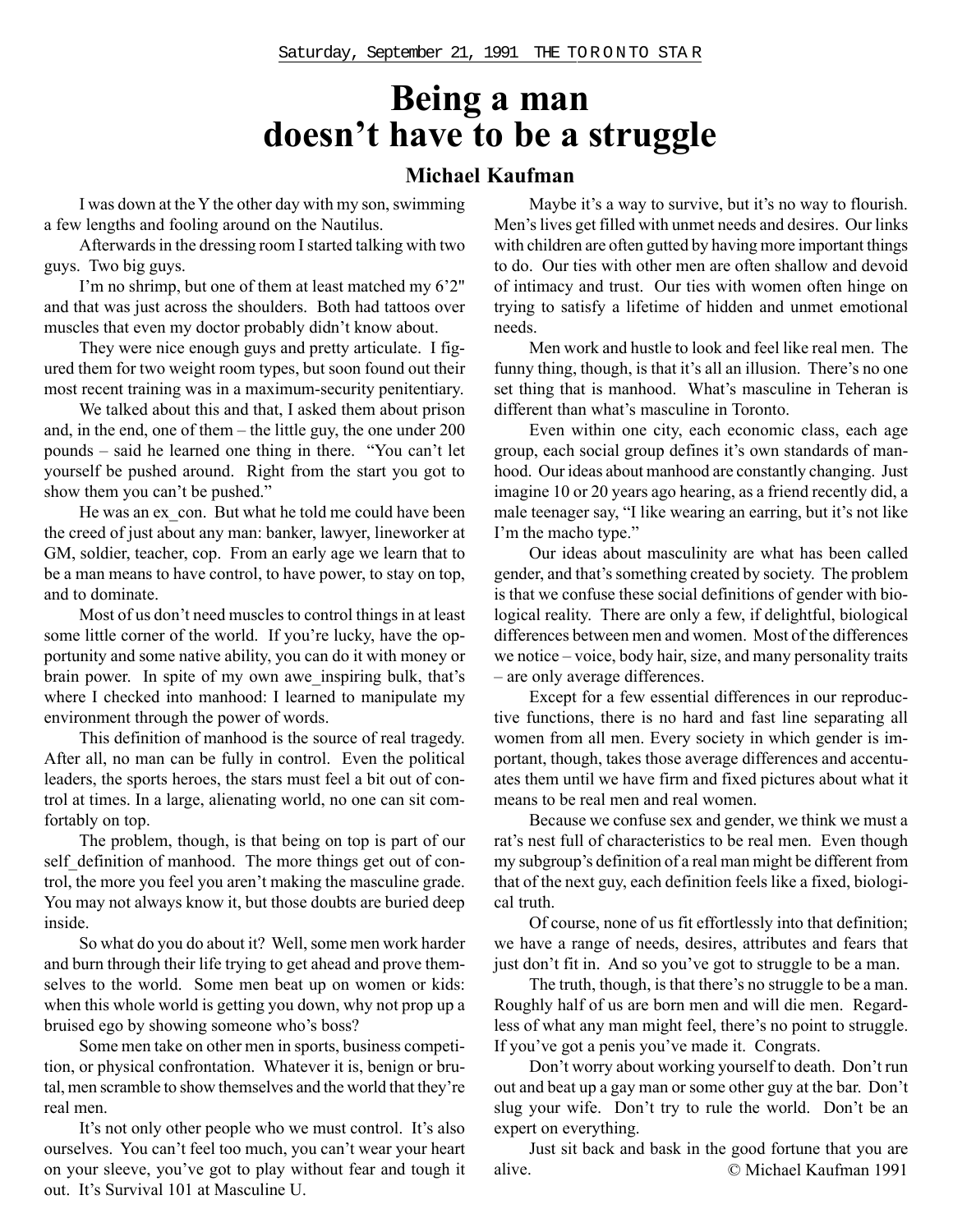# Men must abandon notion they are violent by nature

#### Michael Kaufman

In my darker moments I think it was inevitable. A young man, wired with hate and fear, pulled the trigger on 14 women's lives. It was inevitable not because men are naturally violent. There was something else at work.

There are those who think that men are predisposed to aggression and brutality. That's the "2001: A Space Odyssey" view of human nature. Good movie, but with anthropology as flimsy as the Flintstones.

Researchers tell us that half of tribal societies investigated over the past century had no, or very low levels of, violence. Some had no rape. No battering. No fist fights. No war. This is the best proof we have that humans in general, and men in particular, are not genetically programmed for violence against each other.

But that's not much solace for the woman I met two weeks ago in a small farming community who told me her husband beat her every few months.

We're surrounded by violence. Kids take it in with their first mouthful of pablum. They'll see 18,000 violent deaths on television by the time they graduate from high school.

They'll watch physical brutality in prime\_time sports and learn that "bullets and bombs" make gridiron heroes. They'll hear our respected political leaders tell us why we need to start a new war. They'll be spanked by their parents and learn that violence and love go hand in hand. If it's not biologically innate, then violence must be something we learn.

But that's not much solace for the friend I spoke to last night who told me about being date raped when she was 17.

Anthropologists gives us a clue how we might begin to change things. They tell us that the societies with little or no violence were more or less egalitarian. Men didn't control women and no man ruled another. They tell us that societies with more violence have been societies of male domination. There must be something about the way that men have ruled the world that begets violence.

It's not only that men have used violence to maintain power and control over women, children and other men. Men have learned to think of power as our ability to dominate and control the world, the people around us, and our own unruly emotions.

This power is equated with masculinity. We exercise power in different ways: with money or ideas, charm or chance, brains or brute force. Whatever the method, we learn that to be a man means having some sort of power

and control. Most men are not violent, but most of us feel we have to perform and be on top at least somewhere in our lives.

The problem is that so many men don't feel in control. If you equate being a man with having power, a lack of power can make you feel incomplete, inadequate, impotent.

What do men do about that? Far too many use harassment, abuse, and violence as a way to unconsciously restore their masculine equilibrium, their sense they really are men. Harassers, rapists, batterers, and murderers of women are not simply deranged. They're men in pain who bought the message that they've got to dominate to be men.

But that bit of analysis is no solace for the old woman stabbed to death across town.

It does, however, contain a message for change. Men's violence occurs in societies of inequality between men and women. That's why the struggle against men's violence is part of feminism and why feminism is the critical tool for ridding the world of violence.

Feminism is a vision of equality between women and men. It is a vision of liberation for women. It is, as more and more men are discovering, a vision of liberation for men ourselves. It promises to free men from the power struggles, performance anxieties, competitive pressures, emotional distance from children, men, and women, and violence that characterizes all of our lives to one extent or another.

That's why, every year, hundreds of thousands of men in Canada wear a white ribbon. It's a call on men to lay down their arms in the war against women. It's a commitment to examine sexism in our own lives. It's a statement that men aren't just part of the problem but part of the solution.

That's no solace to the 14 sisters we lost in Montreal. But it is a message of hope for the future.

www.michaelkaufman.com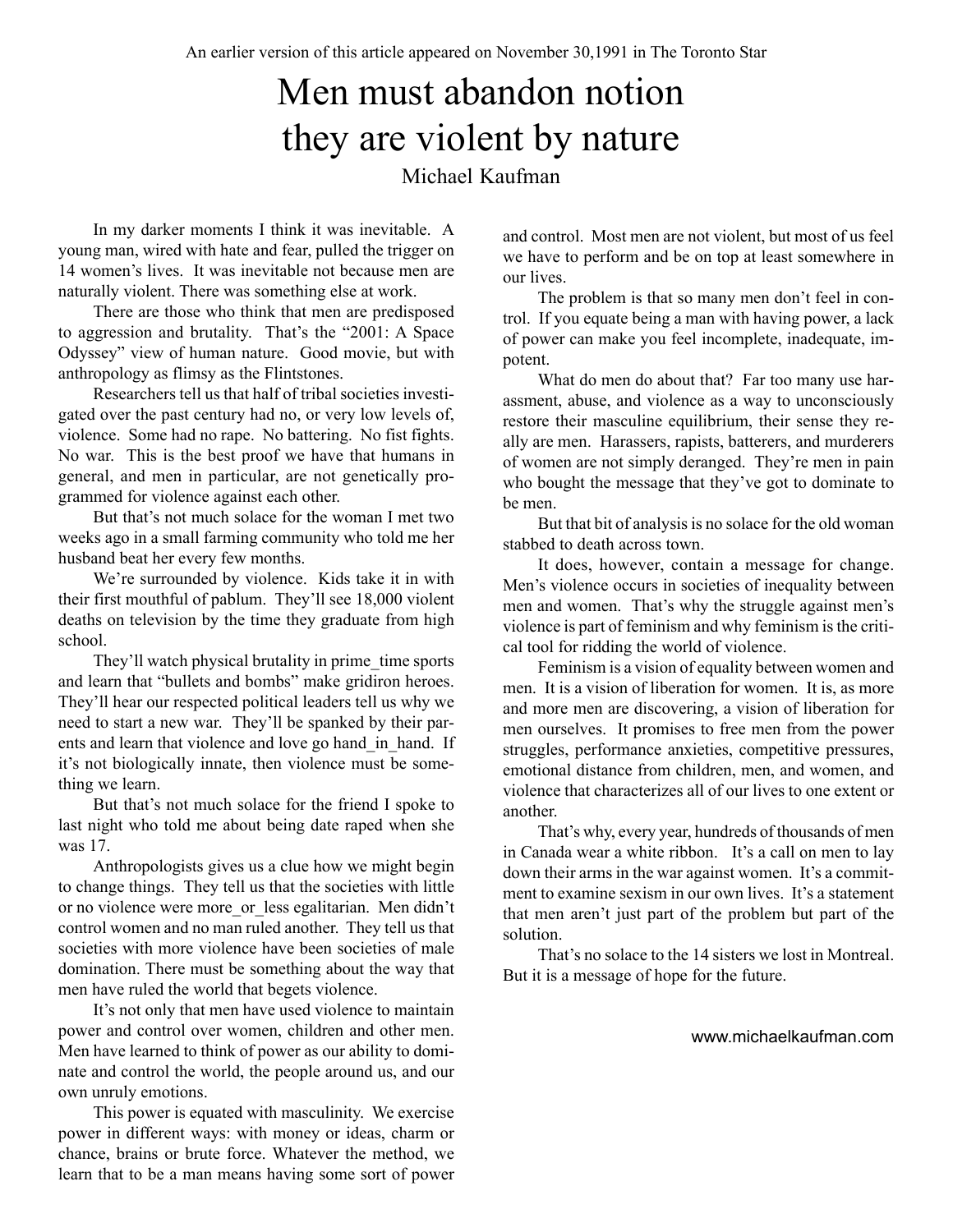### **BETTER FATHERING WILL HELP END VIOLENCE**

#### Michael Kaufman

Many countries in the western world seemed to have rediscovered fatherhood. We see fathers in movies and on television, in advertisements and newspaper articles: men are cooing to babies, playing with their kids, spreading advice to the next generation, and getting in touch with their own dads.

It might get a bit corny at times, but the rediscovery of fatherhood is important for men, it's important to our children, and it can be important for women.

It's also part of a long term solution to ending violence. There is some good evidence that, as more men focus on caregiving and nurturing as the most important things in life (as women have traditionally done), we will see a lot less violence. Less violence against children, less violence against women, and less violence against other men.

Not all men have a child, although the majority of us do sometime in our lives. But the biological part, fathering a child, is pretty simple. The real work, and the real joys, of fatherhood start the moment a baby is born.

Seeing those little hands and fingers for the first time brings with it new demands and responsibilities. Unfortunately, this is where too many of us haven't lived up to our potential. Although an increasing number of men are taking an active part in childcare and domestic responsibilities, studies in some countries show that most fathers still spend less time with their children than did our great grandfathers. In most parts of the world, few employers or governments offer good paternity leave. Even in the Scandinavian countries — the only ones with comprehensive programs — few men take full advantage of such programs, because of work pressures, because they don't see it as worthwhile, or because of insecurities about being manly enough.

Not seeing parenting as real man's work is a problem, but things sometimes get much worse. Some children are physically or sexually abused by their fathers. Some children grow up seeing their father physically and emotionally abuse their mother. Men in many countries ignore child support payments after their marriages have ended. And, meanwhile, huge numbers of sexually active men don't take responsibility for birth control.

What is the root of all these problems?

Many studies have shown that much of the problem of men's violence stems from men's absence from nurturing and caregiving. It's not only that many men don't develop the proper skills of fathering. Rather, a life-long absence from nurturing means that many men don't develop a sense of empathy — an ability to feel what others feel — so necessary for nurturing activities. Without empathy you can inflict violence on someone else without feeling remorse and without feeling you are doing something terribly wrong.

Some men learned violence at the hands of their own father or mother. Many of the men who are abusers of women or children were physically or sexually abused themselves as children or witnessed their father abusing their mother. Others were spanked repeatedly as children and learned that physical force is supposedly consistent with loving someone. (This of course does not mean that most people who are spanked grow up to be abusive, nor that all those who experienced or witnessed abuse become abusive themselves.)

All that is the bad news.

The good news comes to us from studies over the past century that compared two types of tribal